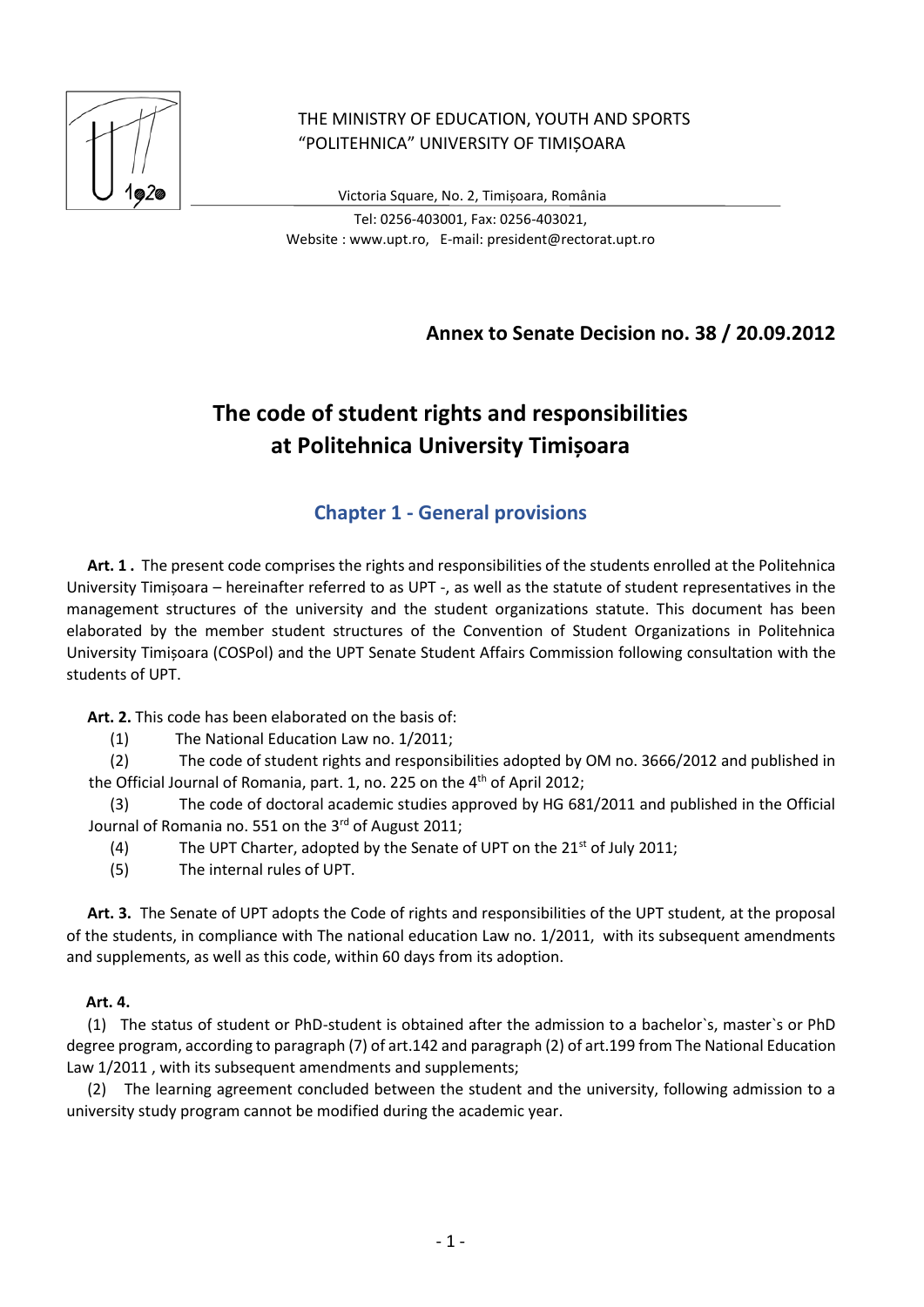### **Art. 5.**

(1) The students are partners of UPT and members of the academic community benefiting from rights and responsibilities based on the principles laid down in art. 118 from Law no. 1/2011, with its subsequent amendments and supplements;

(2) The activity of the students within the academic community is regulated by the principles laid down in art. 202 paragraph (1) from Law no. 1/2011, with its subsequent amendments and supplements.

**Art. 6.** The state guarantees to all the students from the national education system an equitable education regarding the admission process, the process of studying during the program degree and the process of graduating.

### **Art. 7.**

(1) Applicants from socioeconomically disadvantaged or socially marginalized environments, graduates of rural high schools or high schools in towns with a population lower than 10.000 included, can benefit from a number of guaranteed state-funded places, according to the law and the resolution of the Council of Administration, which regulates the conditions of admission;

(2) The number of places allocated is made public concomitantly with the publication of the procedures and conditions of admission at the university;

(3) Providing this category of students with free academic and professional orientation and counselling services, tutoring services, as well as educational route monitoring for the purpose of ensuring their academic, social and cultural integration in community, constitutes, alongside the quality of these services, a criterion for assessing the quality of UPT.

### **Art. 8.**

(1)The student, as a member of the academic community, has rights and responsibilities, which are stated in the provisions of the National Education Law – Law no. 1/2011, of the University Charter of UPT, of the Code of Student Rights and Responsibilities – annexed to OMECTS 3666/2012 and of this code;

(2)The rights and responsibilities of PhD-students are set forth by the Government Decision no. 681/2011 on approving the Code of doctoral studies;

(3)Rights for students with physical disabilities which may affect their academic, social and cultural activities are stated in art.118 paragraph (3) from The National Education Law 1/2011, with its subsequent amendments and supplements.

### **Chapter II – Student Rights**

#### **Art. 9. Institutional rights**

(1) The right to benefit from tuition-free Bachelor's, Master's and PhD degree studies, within the limits of the state funded places available and the regulations from Law no. 1/2011, with its subsequent amendments and supplements, in the case of Romanian citizens, the citizens of member states of the European Union , of the European Economic Space and of the Swiss Confederation, according to art. 142 paragraph (4), in the case of ethnic Romanians worldwide according to art. 205 paragraph (4), as well as in the cases stated in art. 205 paragraphs (5) and (6);

- (2) The right to freedom of speech;
- (3) The right to protection of personal data under the current legislation;

(4) The right to have all their written and signed requests registered or forwarded to the official e-mail addresses of the university and to receive via electronic means a written response to these requests within 30 days, under the terms established by law and by university regulations;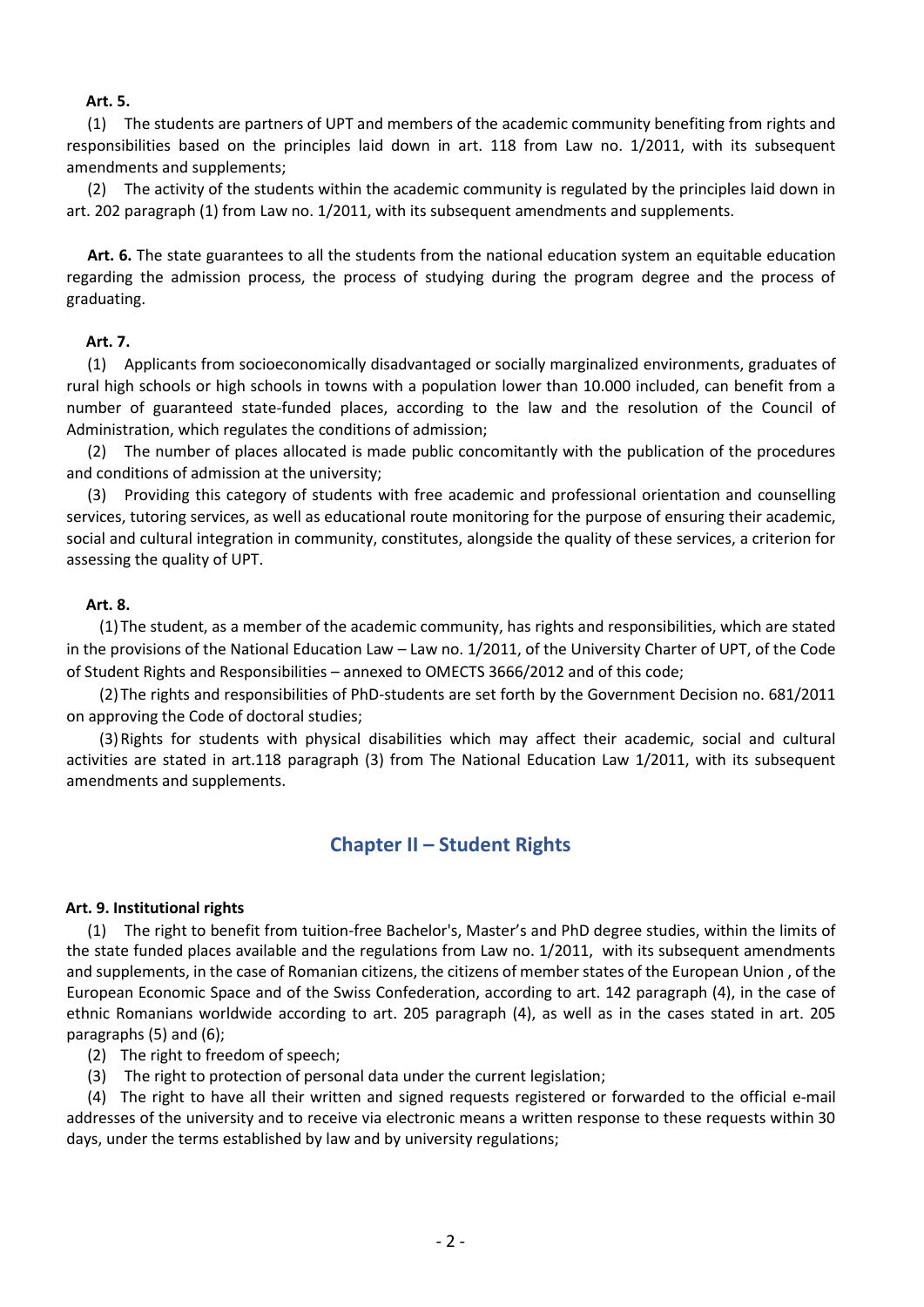(5) The right to access regulations, resolutions, decisions, meeting minutes and other documents of the institution of study, under the legislation in force. All documents of interest to the students shall be available on the university's website, as well as on the websites of all faculties;

(6) The right to benefit from free issuing of study documents and documents certifying the student status, including the school record/ transcript, of Bachelor's, engineering, urban planning, Master's and PhD degrees, of diploma supplements, certificates, gradebooks and IDs, including library access cards.

(7) The right to benefit from a "Student guide", in electronic form and optionally in print. The Handbook shall provide information about:

a) The student rights and responsibilities;

- b) The curricular disciplines;
- c) ECVET/ECTS credit accumulation and the selection of optional subjects;
- d) The services provided by the university;
- e) The evaluation procedures;
- f) The amount of fees;
- g) The material basis of the university and faculty;
- h) Information on the legally constituted student organizations;
- i) The means of access to scholarships and other means of funding;
- j) Other amenities and subsidies that are granted.

(8) The right to know the mechanisms through which study fees are established, as well as other fees levied by the university, according to the UPT Charter. In this regard, for informing the students, UPT shall forward this data to student representatives and student organizations before Senate sessions and before their adoption, as well as any time their amendment is proposed;

(9) The right to be informed of the number, type and amount of every fee charged by UPT. In this regard, UPT shall make public every resolution/ decision on the fees charged. The amount of study fees cannot increase during the study cycle;

(10) The right to have a registration period of at least 5 working days after posting announcements about university competitions including the ones for scholarships, camps, accommodations and mobilities;

(11) The right of the students of the university to unfettered access to the amphitheatres, lecture and seminar halls, laboratories, computer rooms, study halls, libraries, sports facilities, clubs and all other means made available by the university for the professional, scientific, cultural and athletic training of the students;

(12) The right to be treated with respect by faculty members and by the hired staff of the institution. When addressing students, the use of appellations and names that are offensive, injurious, intimidating or humiliating in nature or that have explicit or implicit sexual connotations is prohibited.

(13) The right to initiate or to participate in the evaluation of courses, seminars, projects, performance of faculty members and of other educational/ organizational aspects relating to the study programme attended, according to the provisions of art. 303 paragraph (2) from Law no. 1/2011, with its subsequent amendments and supplements, provided that the student has a course attendance of at least 50%. Evaluations are public information and are used in the performance evaluation of the respective courses, seminars, internships, study programmes and faculty members. Evaluations are published on the website of the university. The methods used for identification, implementation and evaluation of professional practice, information that represent a mandatory criteria in evaluating the quality of the study programs;

(14) The right to benefit from free information services, as well as academic, professional, psychological and social counselling services, ancillary to the teaching activity, provided by UPT, according to the UPT Charter;

(15) The right to participate and candidate in the election of the student representatives on the Academic council, in the University Senate and on the Council of Administration, according to Law no. 1/2011, with its subsequent amendments and supplements;

(16) The right to be represented in the university structures that manage social services, including committees for accommodation and scholarship allocation;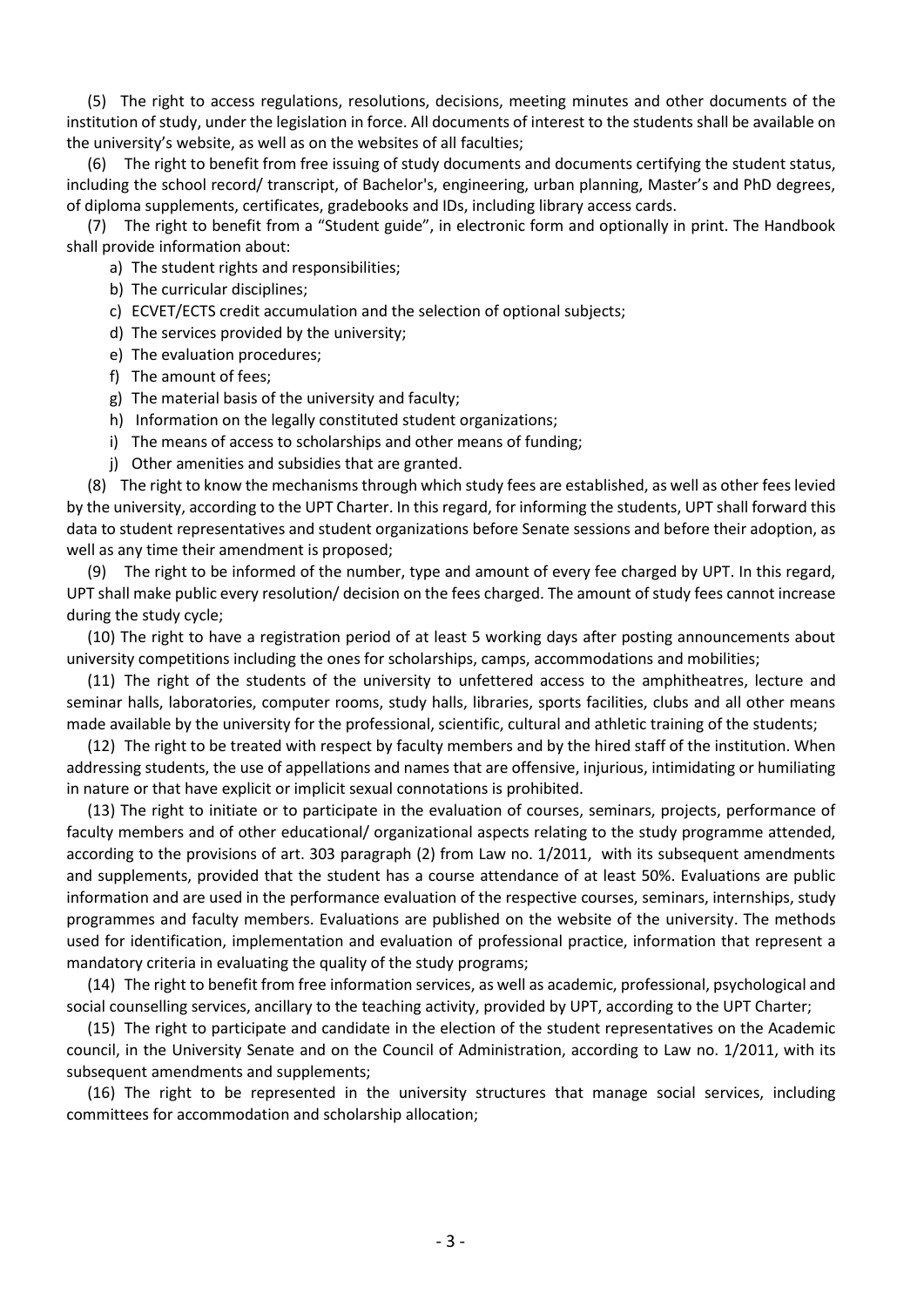(17) The right to be informed and consulted by the student representatives in relation to the resolutions voted by the management structures of the institutions they are a part of;

(18) The right to attend meetings of the management structures within the higher education institution as elected representatives of the students;

(19) The right to petition on issues of academic life;

(20) The right to refer breaches and irregularities and to request the review and evaluation of these referrals by specialized bodies stated by the legislation in force, as well as the right to protection for the person making the referral, according to Law no. 571/2004 regarding the protection of personnel in public authorities, public institutions and other units reporting violations;

(21) The right to benefit from copyright claims and intellectual property for results obtained through research and development, artistic creation and innovation activities, according to legislation in force, the University Charter and any potential agreements between the parties;

#### **Art. 10. Educational rights**

(1) The right to benefit from a student-centered educational which is focused on providing opportunities for personal development, social integration, developing their skills and ability to find and to keep a job and to be mobile in the labor market;;

(2) The right to quality education;

(3) The right to access internal and external mobility programs, with the recognition of the credits obtained, according to law regulations;

(4) The right to transfer within or to another university, according to legislation in force and UPT Charter;

(5) The right to benefit from flexible learning paths, according to art. 123 paragraph (7) from Law 1/2011, with its subsequent amendments and supplements. In this regard, in the study programme, there shall be provided a minimum number of optional and/or facultative courses from the total number of courses provided by UPT;

(6) The right to access learning spaces and equipment for the optimal performance of the educational process;

(7) The right to have a year/section/group guiding professor, depending on the size of these structures, teaching within the faculty the students they are guiding are attending;

(8) The right to postpone and resume studies as required by the University Charter and the legislation in force;

(9) The right to be informed, within the first two weeks of the semester regarding the curricula, year structure and course objectives, the general competences or outcomes students will achieve, as well as evaluation and examination methods. Any further modification of the above mentioned elements can be made only with the students' agreement;

(10) The right to refuse to participate in the educational process more than 8 hours per day, representing courses, seminars and workshops, excepting practice programs, internships, trainings or residences;

(11) The right to receive a free course support, on physical or electronic format and the ability to freely access all the educational materials available in university libraries or institutional websites including faculty websites;

(12) The right to set evaluation dates in agreement with the course professor through the year/batch/section student representative, at least 1 week before the evaluation is conducted;

(13) The right to receive an objective and non-discriminatory evaluation of acquired skills advertised in the stated curriculum, after attending a course and the right to know the scale used on their evaluation;

(14) The right to appeal marks obtained in written exams. Decisions are made by a committee into which the faculty members who had originally graded the exam are not admitted, in the presence, if it is requested, of the student who made the appeal and the faculty member, according to the internal regulations of UPT;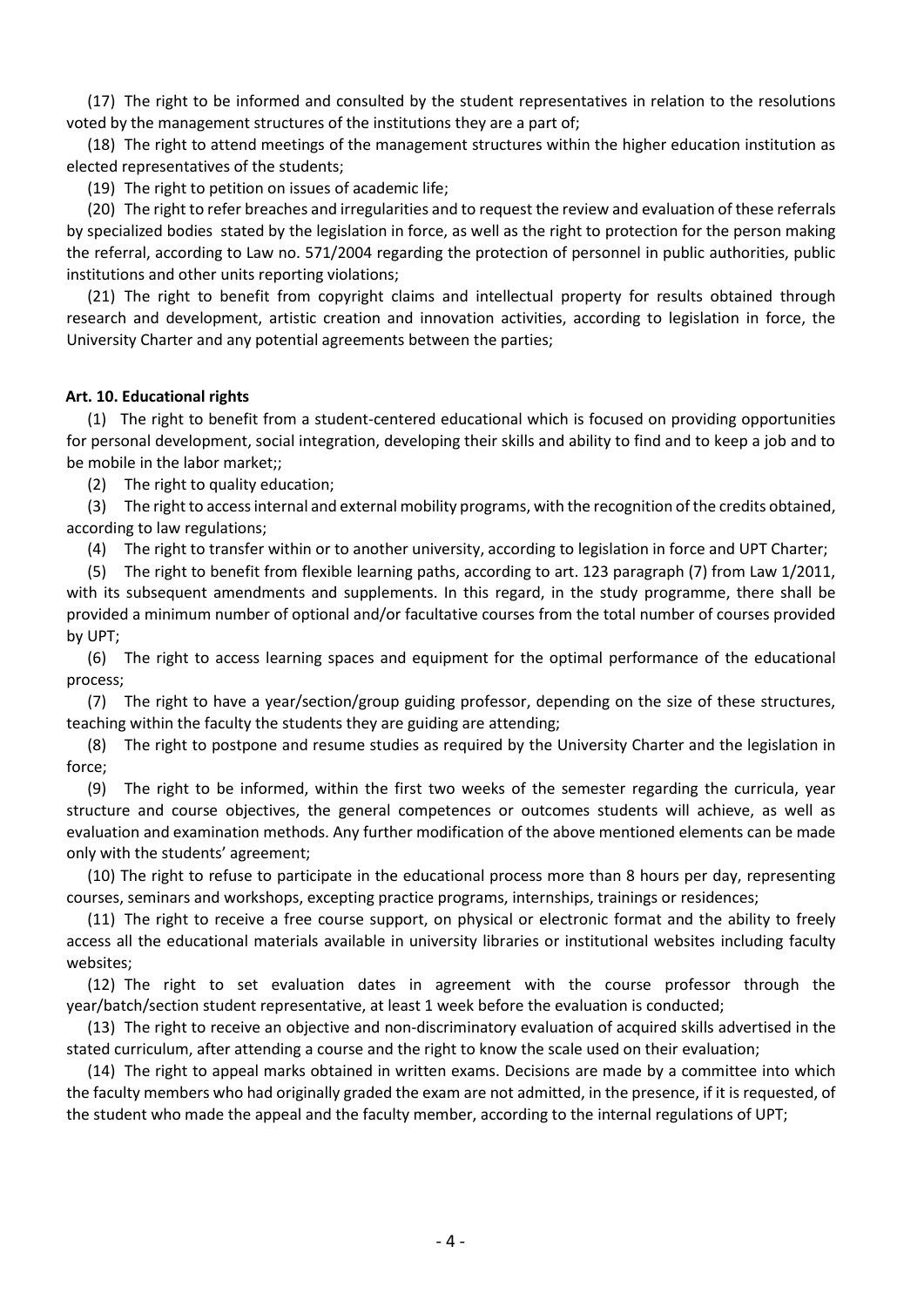(15) The right to have an examination through alternative methods when student's suffer from a medically certified temporary or permanent disability, which makes it difficult to participate in evaluations requested by the professor. Alternative methods should not limit or influence the examination standards;

(16) The right to receive the evaluation results within 7 days from the day the evaluation had been conducted and at least 1 week before the following evaluation;

(17) The right to obtain a copy of their Bachelor's thesis/dissertation, along with information about their score, if requested;

(18) The right to be involved in research activities, subject to availability, run by UPT, research centers or any other type of center of UPT or by the faculty members of UPT;

(19) The right to conduct research activities using the material basis of UPT, with the approval of either the Senate of UPT, the Faculty Council or the department;

(20) The right to establish workshops, clubs, circles, literary circles, artistic and sports groups, organizations, as well as publications within the University, according to the legislation in force;

(21) The right to participate in practice programs and internships related to the study program objectives and the right to the material basis;

(22) The right of recognition of individual practice activity after evaluating the achievement of the objectives of that activity in accordance with the curricula;

(23) The right to intellectual property which shall be shared with the team and university within which the student works, according to the legislation in force;

(24) The right to no limitation on the number of times one can sit for an exam in order to improve their grade, free of charge, including in courses they had taken in previous years. The grade is changed only if the student obtains a better grade than the initial one.

(25) The right to be given leave of absence from academic activities by the Office of the Faculty Council, on the basis of supporting documents and of the individual request of the student. Leave of absence is given for medical cases, participation in high performance sports events and in conferences, symposiums, student representation activities and other special cases.

#### **Art. 11. Social rights**

(1) The right to free medical assistance at Students' Policlinic, according to the provisions of art. 205 paragraph (1) from Law no. 1/2011, with its subsequent amendments and supplements;

(2) The right to housing accommodation, unless they study in the place of residence, according to the law and the Regulation on the organization and operation of the Student Accommodation Complex of UPT and the rights and responsibilities of the students living here;

(3) The right to subsidies for housing accommodation, according to art. 205 paragraph (15) from Law no. 1/2011, with its subsequent amendments and supplements;

(4) The right to access university spaces and facilities in order to organize projects for students or for internal activities and other pre-established activities outside classroom hours;

Art. 12. (1) When institutions of higher education release duplicates of study documents, they may autonomously charge fees established by the Council of Administration of UPT;

(2) Students benefit from the following discount charges, according to law:

a) At least 50% transport discount for local surface and underground transport, as well as internal road, rail and sea transport, according to art. 205 paragraph (2) from Law no. 1/2011, with its subsequent amendments and supplements;

b) 75% discount for access to museums, concerts, theatres, opera, movies and other cultural and sporting events organized by public institutions, according to art. 205 paragraph (3) from Law no. 1/2011, with its subsequent amendments and supplements;

(3) Students are encouraged to participate in volunteer opportunities and can receive a number of credits according to art. 203 paragraph (9) from Law no. 1/2011, with its subsequent amendments and supplements.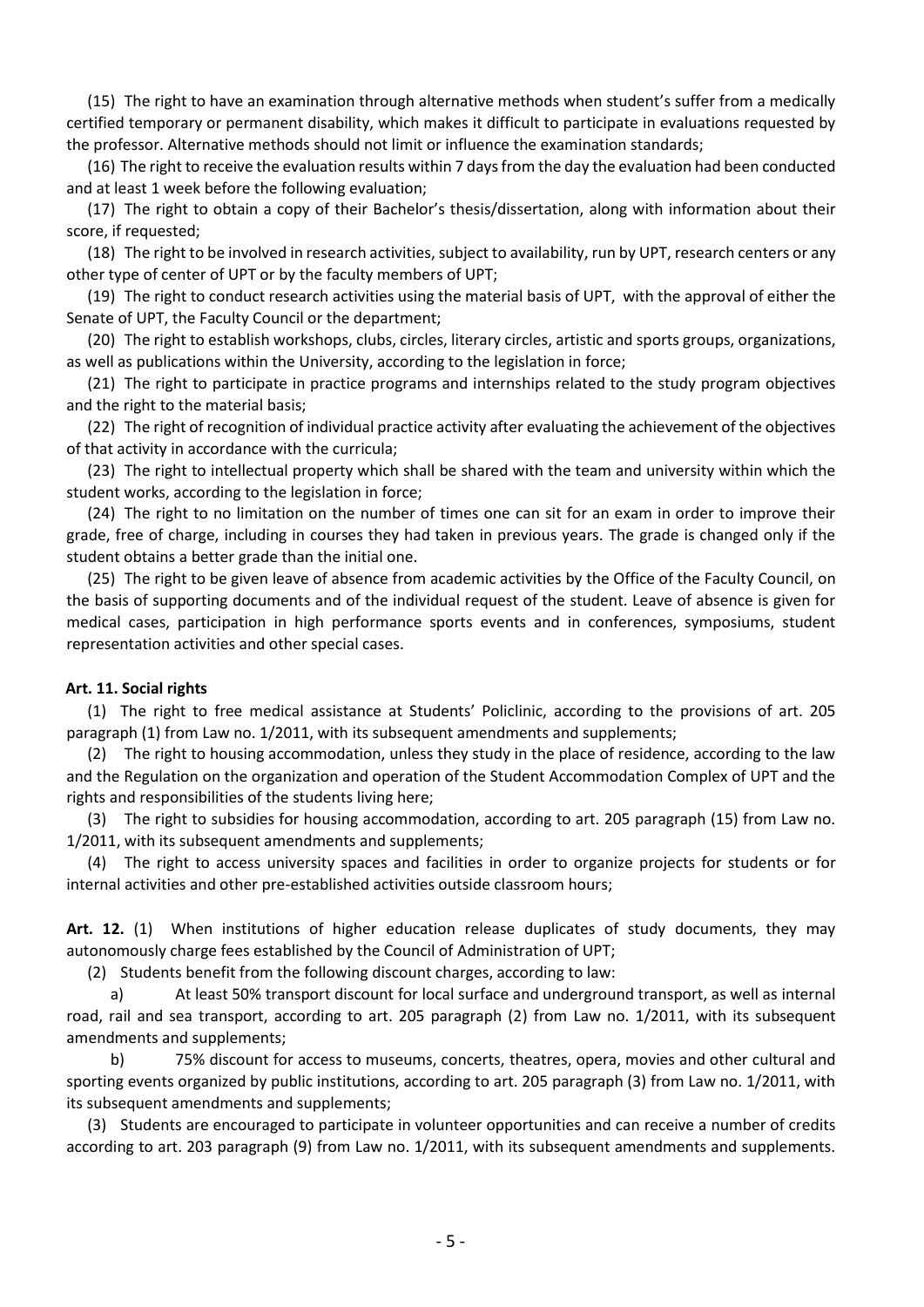The method of granting these credits shall be established by the University Senate. This activity shall be recorded in the diploma supplement, according to the legislation in force;

(4) The ethnic Romanian students from beyond borders, scholars of the Romanian state, benefit from free access to museums, concerts, theatrical performances, operas, movies, and to other cultural and sports events held on the territory of Romania, according to the provision of art. 205 paragraph (4) from Law no. 1/2011, with its subsequent amendments and supplements;

**Art. 13.** (1) Students can benefit from the following types of scholarships:

a) Scholarships intended to stimulate excellence in education, distributed under the Regulations concerning the awarding scholarships and social grants to students in the undergraduate and post-graduate programmes of UPT and can be divided into merit scholarships, study scholarships and excellence scholarships;

b) Social grants, as a financial support to low-income students, of which minimum amount is proposed annually by the National Higher Education Funding Council, taking into account the actual costs for meals and accommodation. Social grants can be combined with other types of scholarships;

c) Scholarships from budgetary allocations or own UPT incomes and other special scholarships, according to criteria established by the legislation in force, whose amount must cover at least the cost of meals and accommodation;

d) Contract based or private scholarships with economic agents or other legal or natural entities according to art.205 paragraph (10) from Law no. 1/2011, with its subsequent amendments and supplements;

(2) Students can benefit from loans provided by the Agency of Loans and Grants for Students, according to art.204 from Law no. 1/2011, with its subsequent amendments and supplements;

**Art. 14.** (1) Students from disadvantaged backgrounds or those with outstanding results in their educational, professional, cultural or sportive activity can participate in thematic camps, so long as a budget exists for this purpose;

(2) The number of places in student camps is distributed proportionally with the number of students from each faculty;

(3) These camps provide a series of professional trainings held in a non-formal context for which students can receive a number of ECVET/ECTS credits, according to the UPT Charter;

(4) Theme camps can be organized by the Ministry of Education through its structures, during the holidays, in consultation with the legally constituted national federation of students;

(5) The distribution of places in camps is carried out by the legally constituted student structures of each faculty;

### **Chapter III – Student Responsibilities**

**Art. 15.** Students have the following responsibilities:

(1) To perform all their tasks according the curricula and the syllabi of the disciplines;

(2) To respect the UPT Charter, regulations and decisions;

(3) To participate, if elected as student representatives or delegates of the legally constituted student structures of each faculty , in meetings held by the governance structures within UPT;

(4) To comply with the quality standards imposed by UPT;

(5) To respect the copyright of others and recognize the ownership of information presented in the elaborated works;

(6) To comply with the UPT code of ethics;

(7) To develop and present original academic work including graduation thesis's which are at the appropriate level of study;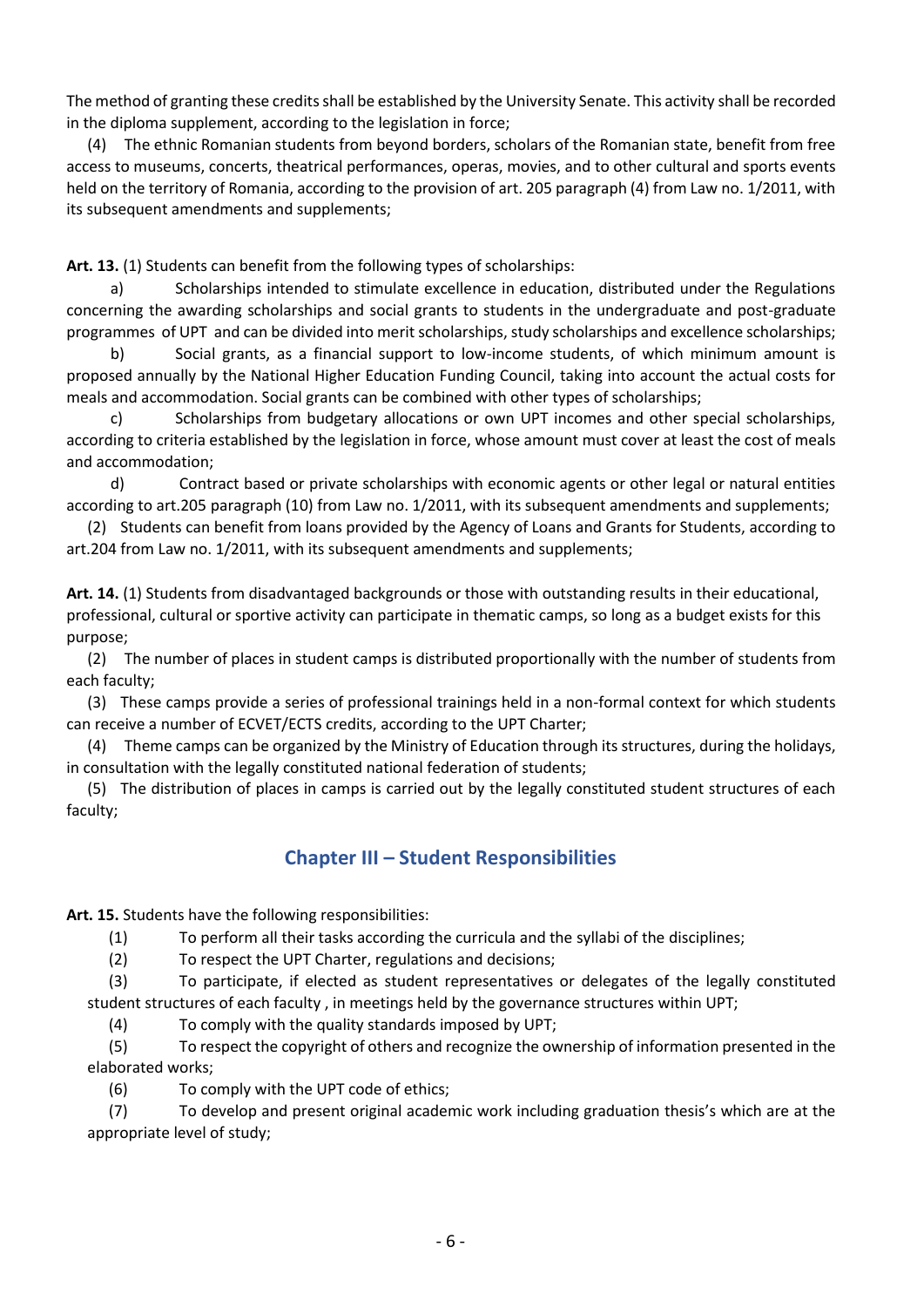(8) To inform the appropriate competent authorities regarding irregularities in the educational process and its related activities;

(9) To participate in academic activities without being under the influence of alcohol or other prohibited substances;

(10) To not use inappropriate language and have an inadequate academic conduct;

(11) To respect the faculty and staff;

(12) To use properly all the received facilities and subsidies, according to the established use guidelines;

(13) To reimburse universities for damages produced to the materials provided to them by the university;

(14) To comply with university guidelines which establish cleanliness, peace and order in the university;

(15) To maintain the integrity and the proper functionality of the materials provided by the "Politehnica" University of Timișoara;

(16) To inform the competent authorities regarding the existence of any situation which might influence the proper performance of individual or general study;

(17) To meet their financial commitments imposed by UPT, under the conditions established in the study contract;

(18) To wear appropriate attire throughout the educational process and its related activities;

**Art. 16.** The following penalties may be imposed on students:

(1) A written reprimand from the Dean of the Faculty;

(2) A written warning from the Dean of the Faculty;

(3) Withdrawal of the right to accommodation in the university dormitories, penalty applied by the Administrative General Director, on a proposal from the Student Dormitory Committee, in consultation with the student representatives;

(4) Expulsion from the university, penalty applied by the Rector, on a proposal from the School Board, in consultation with the student representatives;

# **Chapter IV – Student Structures**

**Art. 17.** The students can associate in student structures or organisations, according to the provisions of art. 203 par. (1) of Law no. 1/2011, with its subsequent amendments and supplements.

**Art. 18.** The student strictures of UPT are:

- (1) The legally constituted student organizations of each Faculty;
- (2) The Council of year Representatives;
- (3) The Student Council of the Faculty;
- (4) The Convention of Student Organizations in "Politehnica" University of Timișoara (COSPol);
- (5) the Student Dormitory Committees.

**Art. 19.** The legally constituted student organizations of UPT, set out in Annex no. 16 of the University Charter are:

- (1) Faculty of Architecture Student Association (Asociația de la Patru);
- (2) The Chemists Students League Timișoara (LSCT);
- (3) The Student League of Automation and Computer Science Faculty (AC League);
- (4) The Students' League from the Faculty of Electronics and Telecommunications (LSFETc);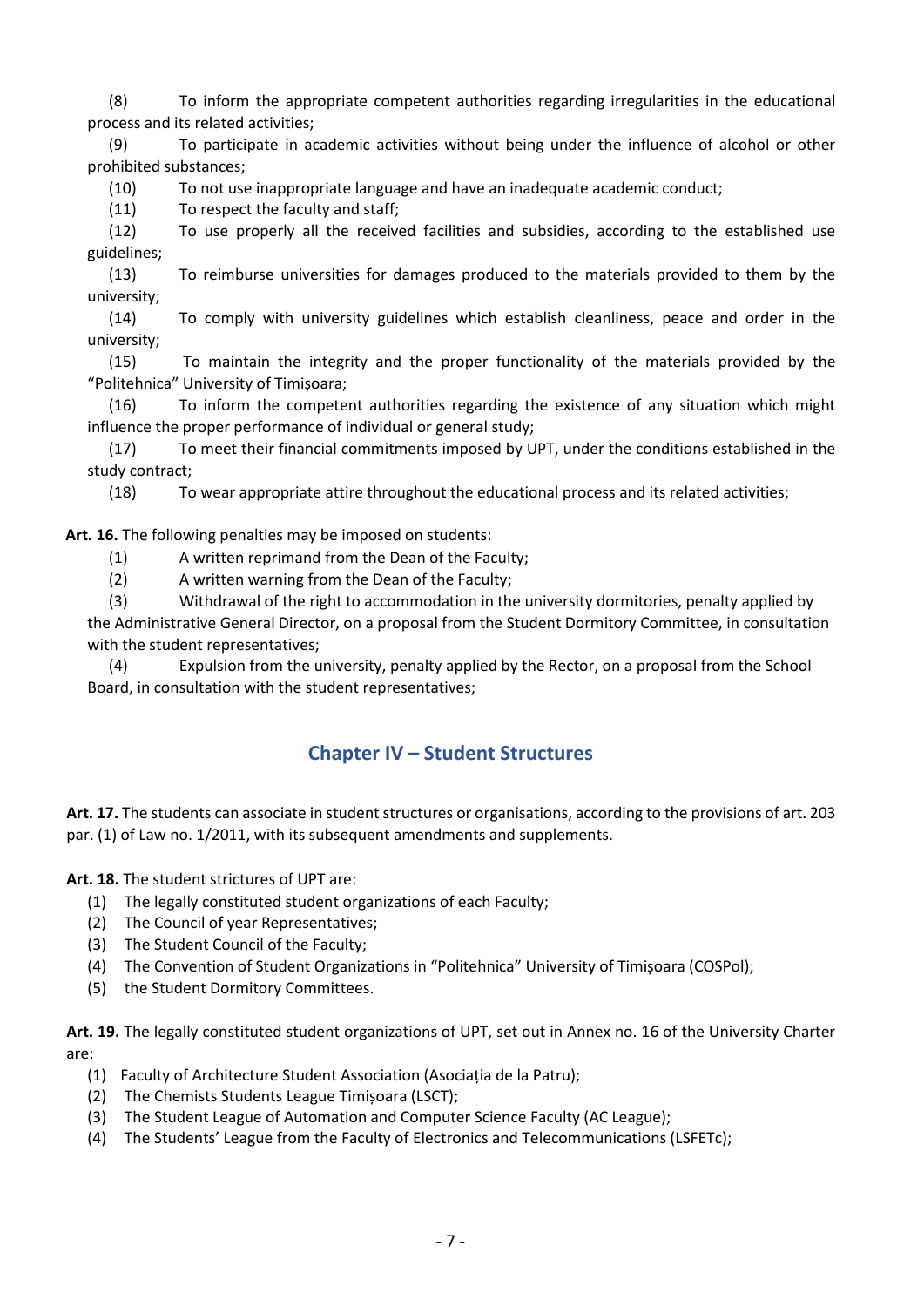- (5) The Faculty of Electrical and Power Engineering Student League (LSFEE);
- (6) The Faculty of Engineering in Hunedoara Student League (LSH)
- (7) The Faculty of Management in Production and Transportation Student League (LSFMPT);
- (8) The Faculty of Mechanical Engineering Student League (LSFMT);
- (9) The "Traian Lalescu" Student Organization (OSTL);

**Art. 20.** The legally constituted student organizations of UPT are members of the Convention of Student Organizations in "Politehnica" University of Timișoara (COSPol) and are the only ones taking on the representation of the students of UPT.

**Art. 21.** The legally constituted student organizations have the right to access university spaces in order to organize projects for students or for internal activities and other pre-established activities outside classroom hours.

**Art. 22.** UPT cooperates with legally constituted student organizations and consults them on issues of higher education development any time a regulation/ a decision affecting/regulating the student activity and the academic environment is drawn up/elaborated/discussed/adopted.

**Art. 23.** The cooperation with the student organizations is based on principles of mutual respect, openness to consultation and decisional transparency and it is materialized though:

(1) The organization of periodic meetings with the student organizations representatives and the involvement of the representatives/delegates in the elaboration of strategies/ documents/regulations concerning the academic environment;

(2) The inclusion of the representatives of the legally constituted student organizations in the official delegations/visits of the university/other official university activities concerning academic issues or their activity;

(3) The financial and logistic support provided by the university, according to the UPT Charter, to the legally constituted student organizations in their activities.

**Art. 24.** Legally constituted student organizations develop an annual report describing how UPT has implemented the provisions of this code. The report must be published on the university website before the start of every academic year. If the Code has not been fully implemented, the university is required to disclose compliance measures and the implementation timeline.

**Art. 25.** The student organizations may initiate the assessment activities referred to in art. 12 paragraph (15), according to the legislation in force, in which students and faculty members may participate.

**Art. 26.** In order to be able to pursue its activity within and/or under the umbrella of the University, any newly established student organization must be recognized by UPT, through a decision of the University Senate. In order to be recognized by the University Senate, any newly established organization must prove the validity of their documents (statute, resolution of establishment, seal, legal management), to prove fairness in the recruitment and election process, to present its activities, its statute and to not violate the university Charter and standards. Furthermore, the organization must not violate ethical standards or have conflicts with other university recognized student organizations.

**Art. 27.** The presidents of the UPT recognized student organizations may participate as guests to Faculty Councils, the University Senate, the Office of the Faculty Council and the Council of Administration to plead a cause that concerns the faculty students they represent and they may be consulted in various student matters.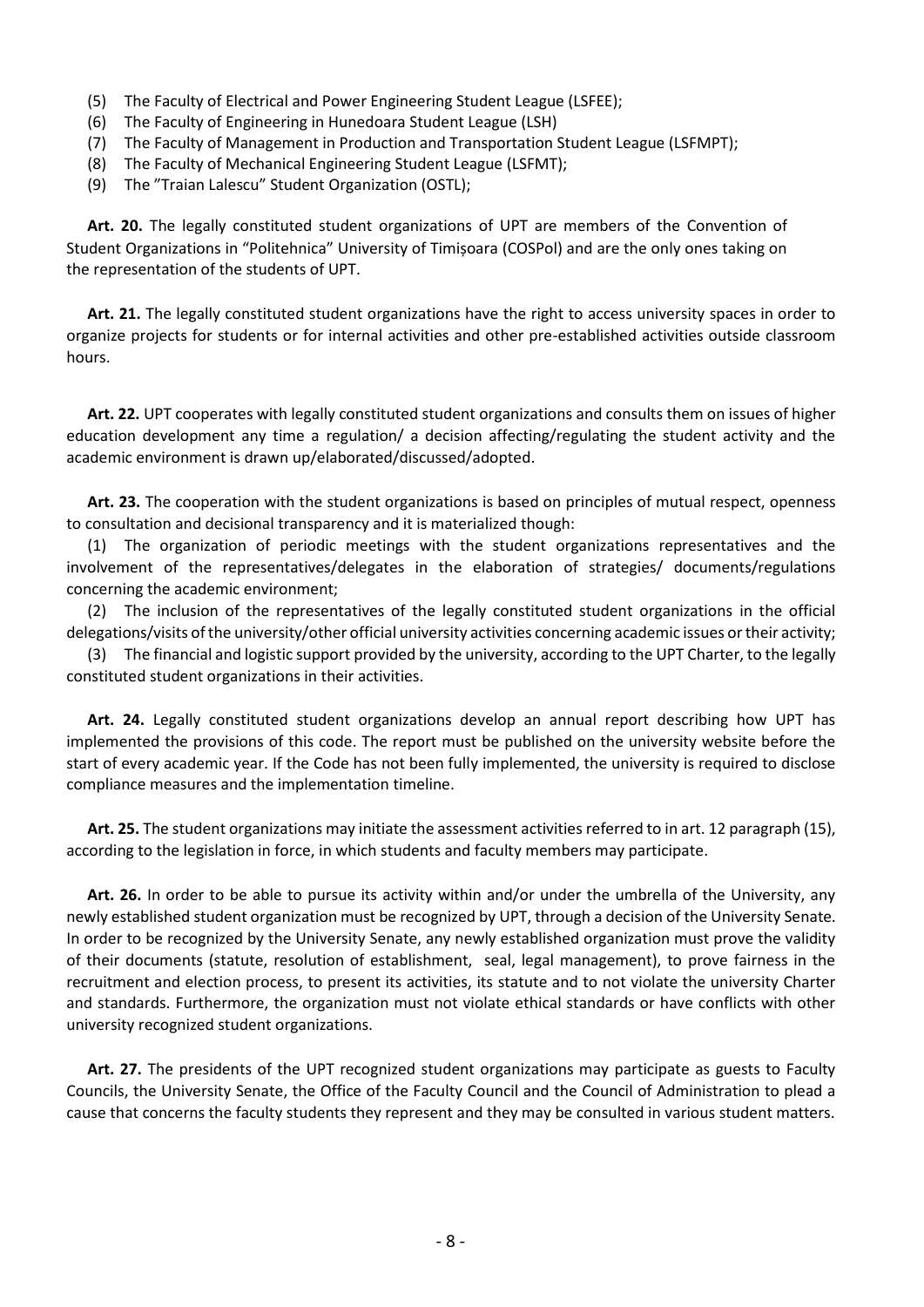### **Chapter V – Student Representatives**

**Art. 28.** Students are represented in consultative, deliberative and executive bodies within UPT according to The National Education Law 1/2011, with its subsequent amendments and supplements and the University Charter.

**Art. 29.** Students participate in UPT decisions and have the following rights:

(1) the right to elect and to be elected in the UPT governance structures, according to Law 1/2011, with its subsequent amendments and supplements;

(2) The right to be represented in the UPT Senate and the Faculty Council at a rate exceeding 25% according to law no. 1/2011, with its subsequent amendments and supplements and the Regulation on the election of student representatives, elaborated by the legally constituted student organizations of the university, followed by an election process organized by these organizations alone;

(3) The right to be represented in the UPT structures that manage social services, such as committees for accommodation, scholarship allocation and the allocation of thematic camps;

(4) The right to participate through representatives in proceedings concerning the manner of choosing and appointing of the rector, regardless of the election method, according to art.209 paragraph (2) from law no. 1/2011, with its subsequent amendments and supplements;

(5) The right to inform and consult the students in relation to the resolutions and decisions that concern them, made by the management structures of the institution;

(6) The right to request the statement of revenue and expenditure for each student dormitory and cafeteria.

**Art. 30.** The main representative functions and forms of representation of students within UPT are:

- (1) year/ group/ section representative;
- (2) representative in the Faculty Council;
- (3) representative in the Office of the Faculty Council;
- (4) representative in the University Senate;
- (5) representative in the Office of the University Senate;
- (6) representative in the Council of Administration;
- (7) president of the student organization of the faculty;
- (8) president of a dormitory committee;
- (9) floor representative;
- (10) UPT internal commissions representative;
- (11) other forms of representation.

**Art. 31.** The faculty members cannot be involved in the election of any student representative, at any level. Any form of involvement in the election process is sanctioned according to art. 312 from law no. 1/2011, with its subsequent amendments and supplements. The institution cannot restrict the possibility to be elected as student representative, based on academic performance, class attendance, seminars or laboratories.

**Art. 32.** A student cannot serve as a student representative deliberative structures (Faculty Council, Senate, Administrative Board) for up to four years. A student cannot serve for more than 4 years, regardless of the whether they have performed their mandates and its interruptions.

**Art. 33.** Student representatives in Faculty Councils and University Senates are elected through direct, secret and universal vote by all students at the faculty and university levels. Legally constituted student organizations are entitled to delegate officials in these structures. The number of officials delegated by student organizations in these structures is established autonomously by the university regulations.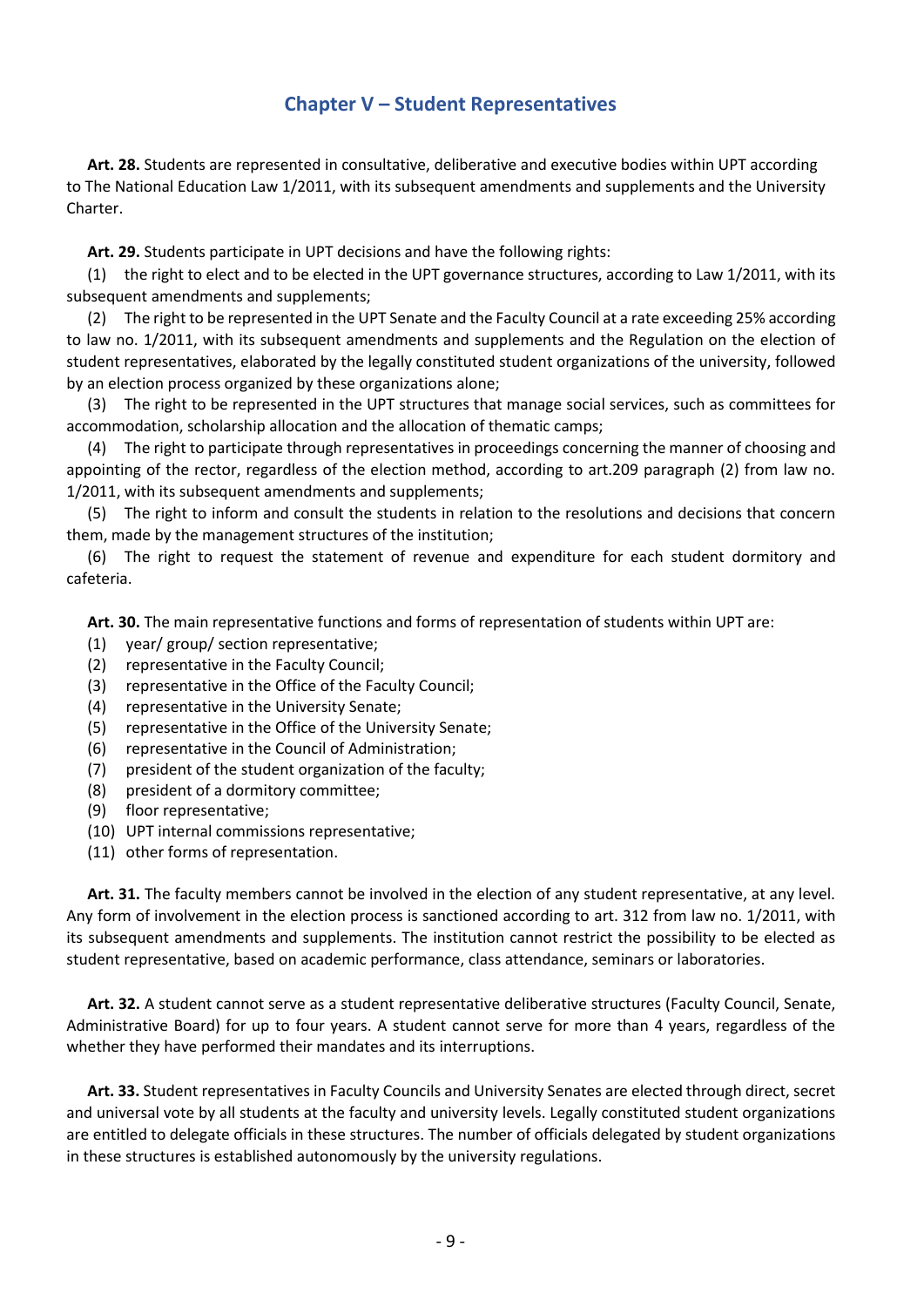**Art. 34.** The procedure for appointing student members in any other consultative, deliberative and executive bodies than the ones stated in Law no. 1/2011, with its subsequent amendments and supplements, shall be carried out according to the Regulation on the organization and conduct of the elections for UPT student representative structures and functions by the legally constituted student organizations of UPT.

**Art. 35.** Student federations legally constituted at national level appoint representatives to the consultative councils of the Ministry of Education, Research, Youth and Sports according to art.217 paragraph (1) from the law no. 1/2011, with its subsequent amendments and supplements.

**Art. 36.** Membership in UPT student representative structures and functions is lost in the following cases:

(1) Upon losing student status (completion of a study cycle, expulsion, etc.);

(2) The postponement of studies for a longer period of time than a semester;

(3) Absences without leave from more than two consecutive meetings or 3 meetings over the course of an academic year;

(4) Non-involvement in the activities stated in the job description, Annex 3 of the Regulation on the organization and conduct of the elections for the representative structures and functions of the students of the "Politehnica" University of Timișoara;

(5) In other cases stated in the University Charter.

**Art. 37.** Student representatives have the following rights:

(1) The right to access all activities carried out by the structures within which they are representatives;

(2) The right to access all information concerning the activity of the structure within which they are representatives;

(3) The right to vote within the structure in which they are representatives;

(4) The right to not have their academic activity influenced by the undertaking of the responsibilities of the student representative function:

a) Student representatives have right to retake laboratories or seminars free of charge in case these overlapped with activities imposed by the student representative function;

b) If the retake is not possible, the course professor or the responsible for the seminar or laboratory shall indicate equivalence methods for the lost activity;

(5) The right to retake exams in case these overlapped with activities imposed by the student representative function;

(6) The right to access the secretariats of the faculties during office hours, as well as after hours for a most effective task performance;

**Art. 38.** Student representatives have the following responsibilities:

(1) To respect the provisions of the Code of student rights and responsibilities at UPT;

(2) To represent student interests and not be influenced by other internal or external factors;

(3) To represent the interest of all students, regardless of nationality, gender, religion, political beliefs or sexual orientation;

(4) To inform students on activities undertaken and decisions made and to ensure the dissemination of the information in due time;

(5) To participate in activities deriving from the position they hold;

(6) To make public and to denounce any attempt to influence their decision;

(7) To respond to any student they represent when an issue pertaining to their duties as student representatives is brought to their attention;

(8) To regularly keep in contact with the students they represent by: